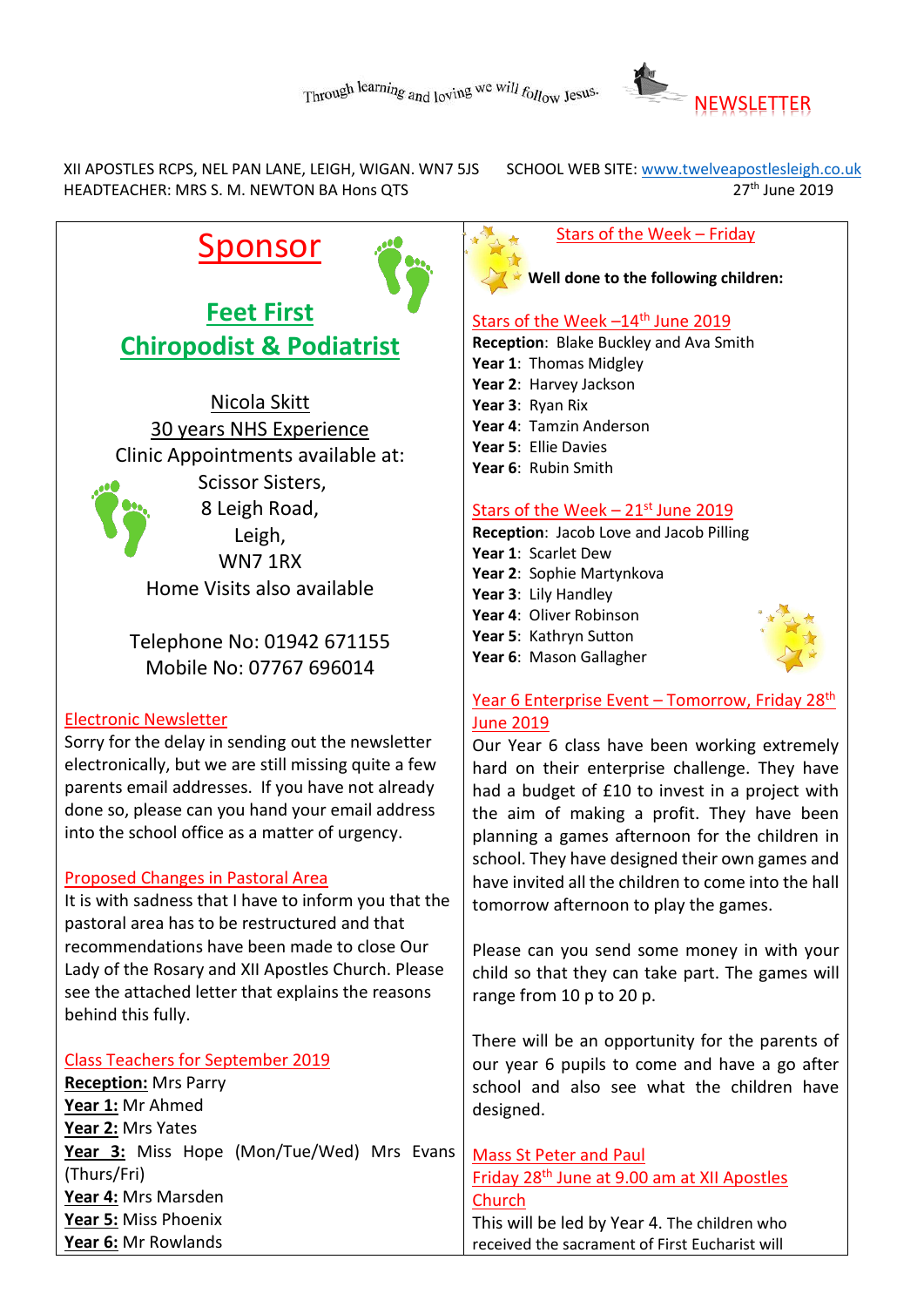| Mrs O'Boyle SENDCO - supporting children with<br>additional needs.                                                                                                                                                                                                                                                     | celebrate with the school community at Mass to<br>coincide with the feast of St Peter & St Paul on the<br>above date.                                                                                                                                            |
|------------------------------------------------------------------------------------------------------------------------------------------------------------------------------------------------------------------------------------------------------------------------------------------------------------------------|------------------------------------------------------------------------------------------------------------------------------------------------------------------------------------------------------------------------------------------------------------------|
| Mrs Whitton the Deputy Headteacher will be<br>supporting classes throughout school.                                                                                                                                                                                                                                    | The children are invited to wear their First Holy<br>Communion outfits for this occasion and those that<br>have not received the sacrament can come in smart                                                                                                     |
| Miss Ryan will be teaching French in Key Stage 2 and<br>supporting classes.                                                                                                                                                                                                                                            | clothes. There will be a celebration Communion<br>Breakfast for all the children in school after mass<br>and the school photographer will be on hand to take                                                                                                     |
| We will be welcoming 2 new teachers to our team<br>here at XII Apostles: Miss Phoenix and Mr Ahmed.                                                                                                                                                                                                                    | class and individual photographs.                                                                                                                                                                                                                                |
| There will be an opportunity for all the children to<br>meet their new teachers on the transition<br>afternoons on the $4^{th}$ and $11^{th}$ July.                                                                                                                                                                    | Parents are invited to join the class after mass in<br>the school hall for light refreshments                                                                                                                                                                    |
| In the absence of Miss Hitchen, Mr Rowlands will                                                                                                                                                                                                                                                                       | Sports Afternoon Friday 5 <sup>th</sup> July - Weather<br>permitting<br>This is the second date for this event, so fingers                                                                                                                                       |
| continue to teach in year 4 and Miss Cole in year 5<br>for the next few weeks. Miss Hitchen will be leaving<br>us at the end of this academic year to take up a new<br>position.                                                                                                                                       | crossed that the weather will be kind. Miss Hope<br>and Mr Moore have planned this annual event<br>and parents/carers are invited to join us to<br>encourage the children on sports afternoon. The                                                               |
| <b>School Council Elections</b><br>A letter has been sent out to encourage children to<br>be the next school council representatives for their<br>class. Tomorrow, Friday 28 <sup>th</sup> June is the closing date<br>for the children to bring their manifestos or<br>statements into school to persuade their class | children will take part in a number of sporting<br>events on the school field. They will compete in<br>their house teams and are invited to come to<br>school in their PE Kits. Please can the children<br>wear a t-shirt in the colour of their house team.     |
| mates that they are the right person for the job.<br>The class teachers will give the children an                                                                                                                                                                                                                      | The infant activities will be $-$ Rob the Nest, Fun<br>Relays, Javelin, Running Races and Musical<br>throws.                                                                                                                                                     |
| opportunity to read these out to the class next week<br>and the elections will be held on Friday 5 <sup>th</sup> July. The<br>successful candidates will<br>be<br>announced<br>in<br>assembly on Monday 8 <sup>th</sup> July.                                                                                          | The Junior activities will be - Running Races, Fun<br>Relays, Shot Put, Netball/Football and Benchball.                                                                                                                                                          |
| Please help your child if they wish to apply. We need<br>a boy and girl from each class.                                                                                                                                                                                                                               |                                                                                                                                                                                                                                                                  |
| <b>Rugby and Netball Team</b><br>A fantastic finals night in which our rugby team                                                                                                                                                                                                                                      |                                                                                                                                                                                                                                                                  |
| played St Joseph's and resulted in a very close game,<br>scoring 28-24 to St Joseph's. Very proud of our boys<br>playing 10 games overall and winning 9. We will<br>look forward to the John Wood's Cup Final next<br>week.                                                                                            | School Reports - Friday 12 <sup>th</sup> July<br>Your child's report will be sent out on the above<br>date. You will note that we have changed the<br>format slightly to ensure that all the information<br>is given in a concise format. Please can all parents |
| Our netball team played in a tournament at St<br>Mary's last week and out of 12 primary schools<br>finished second. After working really hard all year,<br>it was very pleasing to see all the effort pay off. The<br>girls showed some fantastic skills and have made                                                 | and carers ensure that the acknowledgment slip<br>is completed and returned to school with your<br>comments before the end of term. If you would<br>like any clarification or would like to discuss this<br>report further, please contact your child's          |

teacher.

great progress since September. Thank you to all

girls for their determination.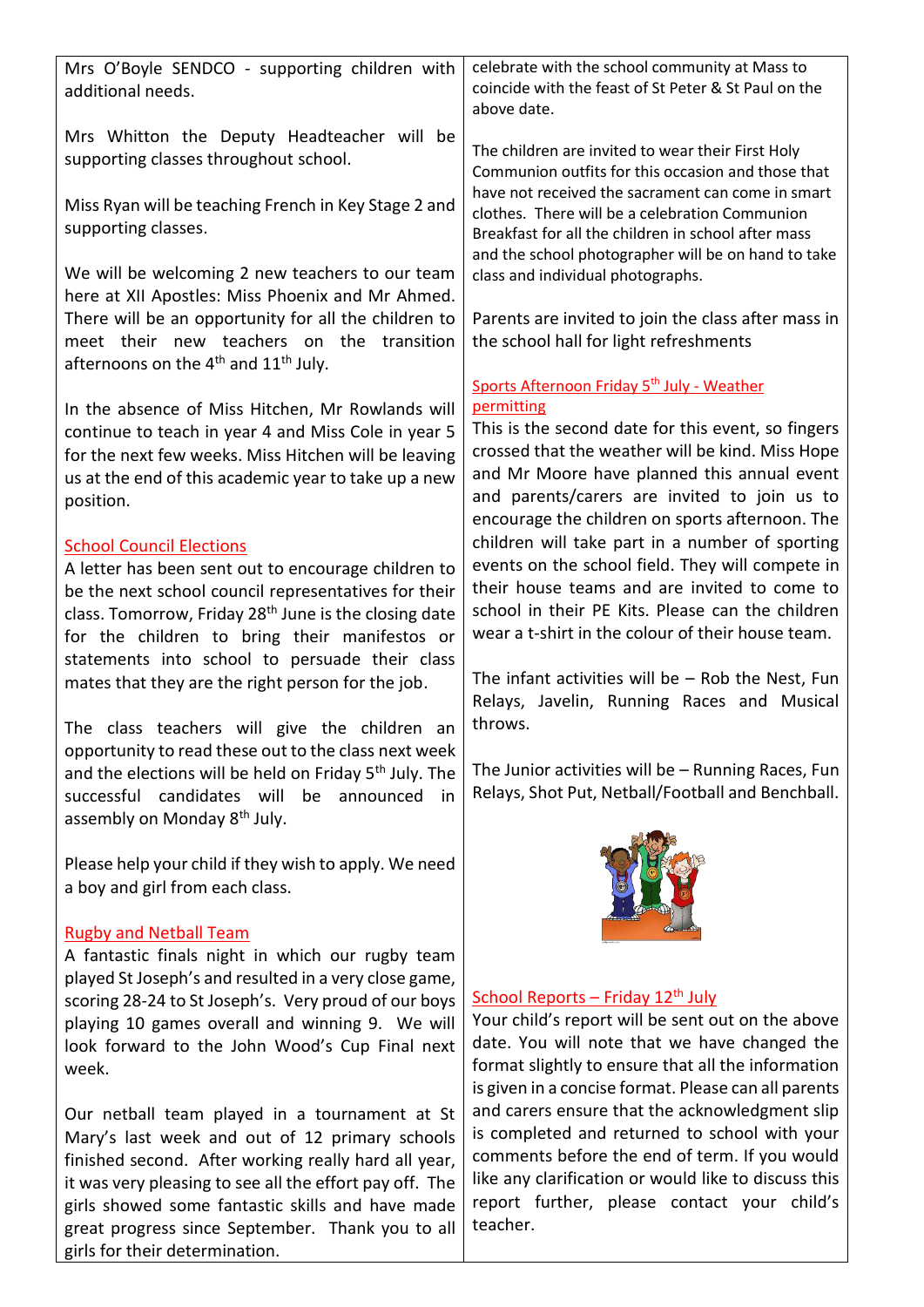



## **ATTENDANCE MATTERS**

**Which class achieved the best attendance?**

#### **Week Commencing: 10th June**

| Reception | 91.00 % Year 1 |  |
|-----------|----------------|--|
| Year 2    | 90.67% Year 3  |  |
| Year 4    | 91.38% Year 5  |  |
| Year 6    | 93.08%         |  |

#### **Week Commencing: 17th June**

| Reception | 92.76% Year 1 | 91.00% |
|-----------|---------------|--------|
| Year 2    | 93.79% Year 3 | 98,00% |
| Year 4    | 96.90% Year 5 | 97.42% |
| Year 6    | 88.85%        |        |
|           |               |        |



#### Choir End of Year Performance Wednesday 10<sup>th</sup> July at 6.00 pm in the School Hall Pirates of the Curry Bean

Mr Rowlands and the children in the choir are working hard for this end of year production. Tickets are £2.00 each. If you would like to purchase some tickets to attend the performance, please complete the attached leaflet and return this to the main office stating number of tickets required and enclosing the correct amount of money.



#### Parking

Please can we ask that you be extra courteous/vigilant when parking on the road outside school and do no block any residents driveways, as we are receiving quite a lot of complaints from residents and general public.

#### Date for the Diary **Trips this half Term**

**Reception** – Formby Trip – Monday  $1^{st}$  July.

**Year 2** – Southport Trip – Tuesday 2nd July.

**Year 1** – Knowsley Safari Park – Wednesday 3rd July.

**Year 6** – Haigh Hall High Ropes Trip – Tuesday 9th July.

**Summer Coffee Morning** – Monday 15<sup>th</sup> July at 9.00 am in the School Hall.

The friends have organised this event and everyone is welcome. Tea, coffee and cakes will be served. This year children are invited to decorate a paper plate with a summer scene of their choice e.g. beach or garden. This can be 2D or 3D.

The last job of the school council this year is to judge the entries.



**Year 6 Leavers Thanksgiving Mass** – Thursday 18<sup>th</sup> July at 9.00 am at XII Apostles Church.

**Year 6 Leavers Assembly** – Friday 19<sup>th</sup> July at 2.15 pm in the School Hall.

### Uniform

Special plea, if your child has out grown any items of their school uniform i.e. socks, underpants, knickers, trousers, shorts, skirts, dresses, PE shorts, please could you donate them to school so we can replenish our spare kit box!

#### Years 4, 5 and 6 Dance Club

The Dance/Gymnastic Club for Years 4, 5 and 6 children that takes place on Thursday's after school is cancelled. This will re-start in September 2019. Sorry for any inconvenience caused. Thank you.

#### Newsletter Sponsorship

**If you have a business and wish to advertise on our newsletter, please contact the school office. The cost is £30 for the year.**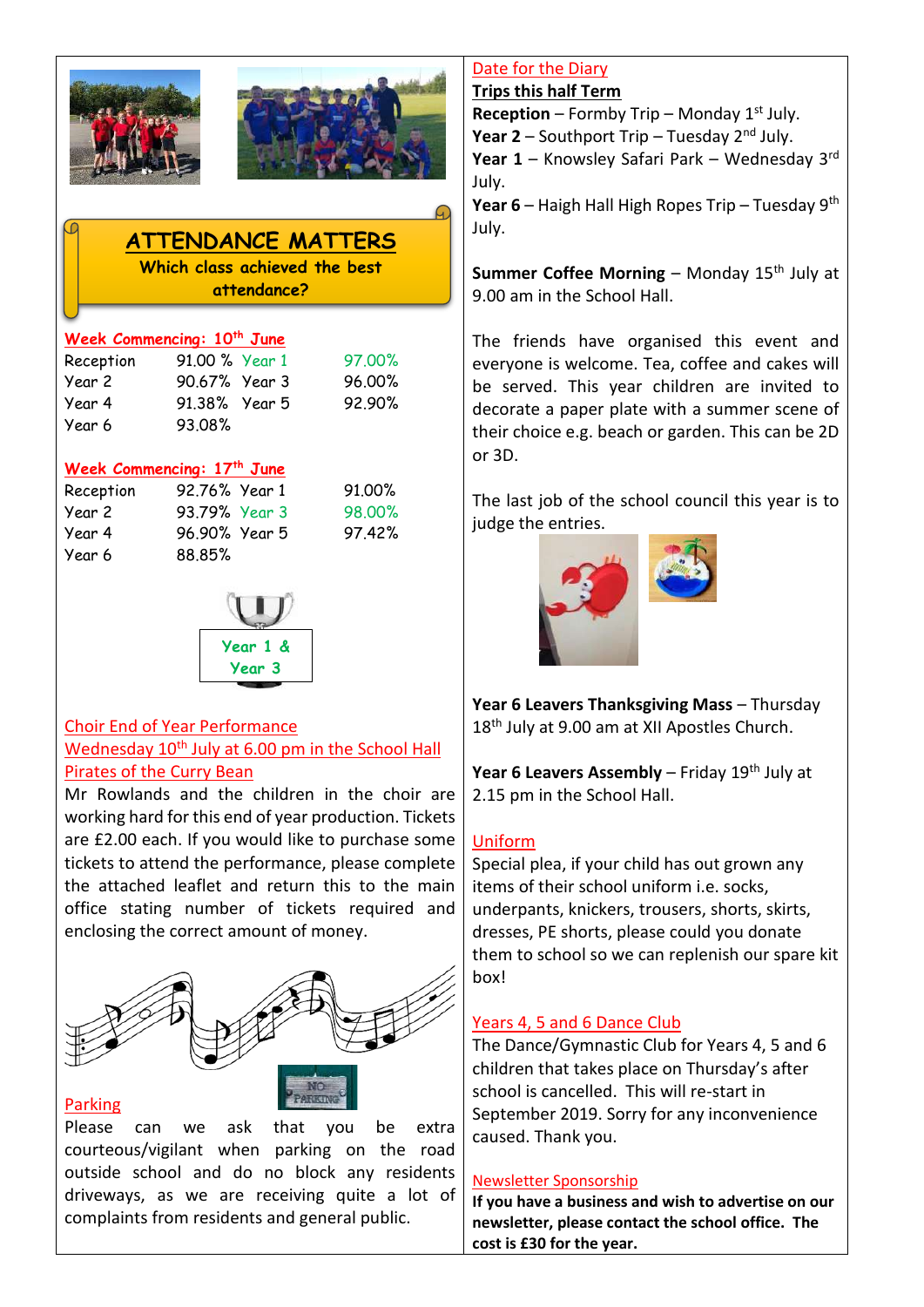Through learning and loving we will follow Jesus.



# **NEWSLETTER SPONSORS**

**XII Apostles Rainbows, Brownies, Guides & Rangers – Cheryl Garvey – 07719357069 Whisper International – Neil Sumner – 0161 794 0818 or 07760174537 ABC Domestics – Ian McGowan - 01942 730468 or 07715 986396 9 th – 15th Leigh Scout Group – Jane Riley – 07714 417263 Feet First Chiropodist & Podiatrist – Nicola Skitt – 01942 671155 or 07767696014 Shell's Home from Home Ofsted Registered Childminder – Michelle Ray - 07445576591**